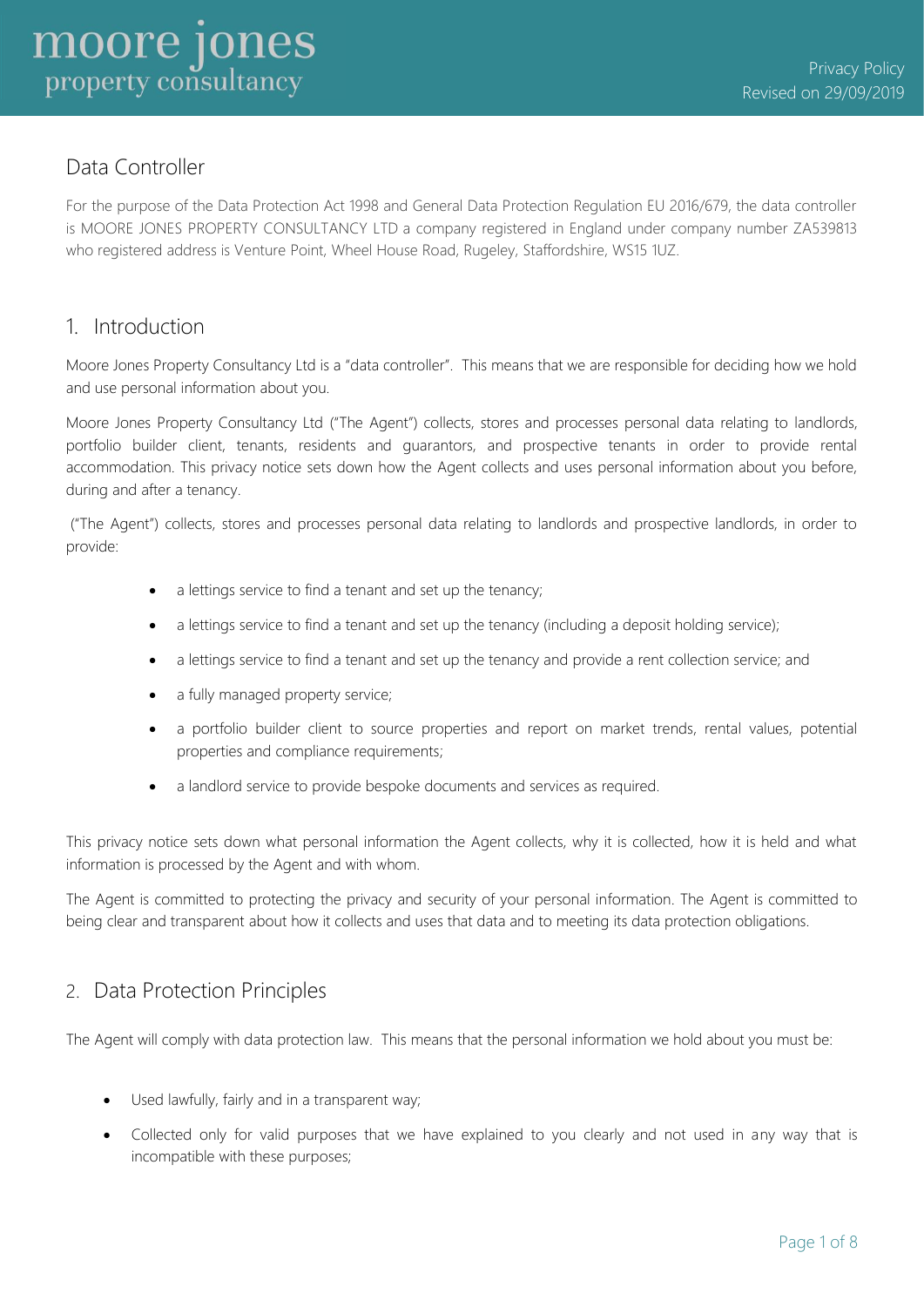# **moore jones**<br>property consultancy

- Relevant to the purposes we have told you about and limited to those purposes only;
- Accurate and kept up to date;
- Kept only for such time as is necessary for the purposes we have told you about; and
- Kept securely.

# 3. What information does the Agent collect and process?

The Agent collects and processes a range of personal information (personal data) about you. Personal data means any information about an individual from which the person can be identified. If you are already a landlord client, tenant, resident or guarantor some of the points below may not be relevant to you. Different information may be collected, depending on whether you are a landlord client, prospective landlord, tenant, resident or quarantor. This includes:

- Identity and personal contact details, such as your name, title, address, email address, telephone number, date of birth, national insurance number;
- Background information such as previous landlord details, employer details, accountant details, next of kin, dependants and emergency contacts;
- Bank account details, bank references and credit check results;
- Tenancy details including renewals, joint tenants, other residents and guarantors;
- Tenancy deposit information (if any) including return on tenancy termination;
- Immigration/right to rent checks (*England only*);
- Rent and utilities payment records;
- Recovery of arrears, claims or possession proceedings;
- Repair and health and safety records;
- Breach of tenancy terms/complaints
- Council Tax and utilities records;
- Universal credit/housing benefit records;
- Notices and correspondence regarding termination of tenancy;
- CCTV and audio recordings (if any);
- General correspondence in all formats (letters, emails, text messages etc.);
- Data sent from web browser to the Agent's server (including pages visited and time and date and duration on the Agent's server);
- For landlord and portfolio builder clients, name, address, date of birth, proof of residency, proof of ownership; and
- For landlord clients: property portfolio details, including insurance information, health and safety documents, licence applications, lender restrictions, accounting and letting management records.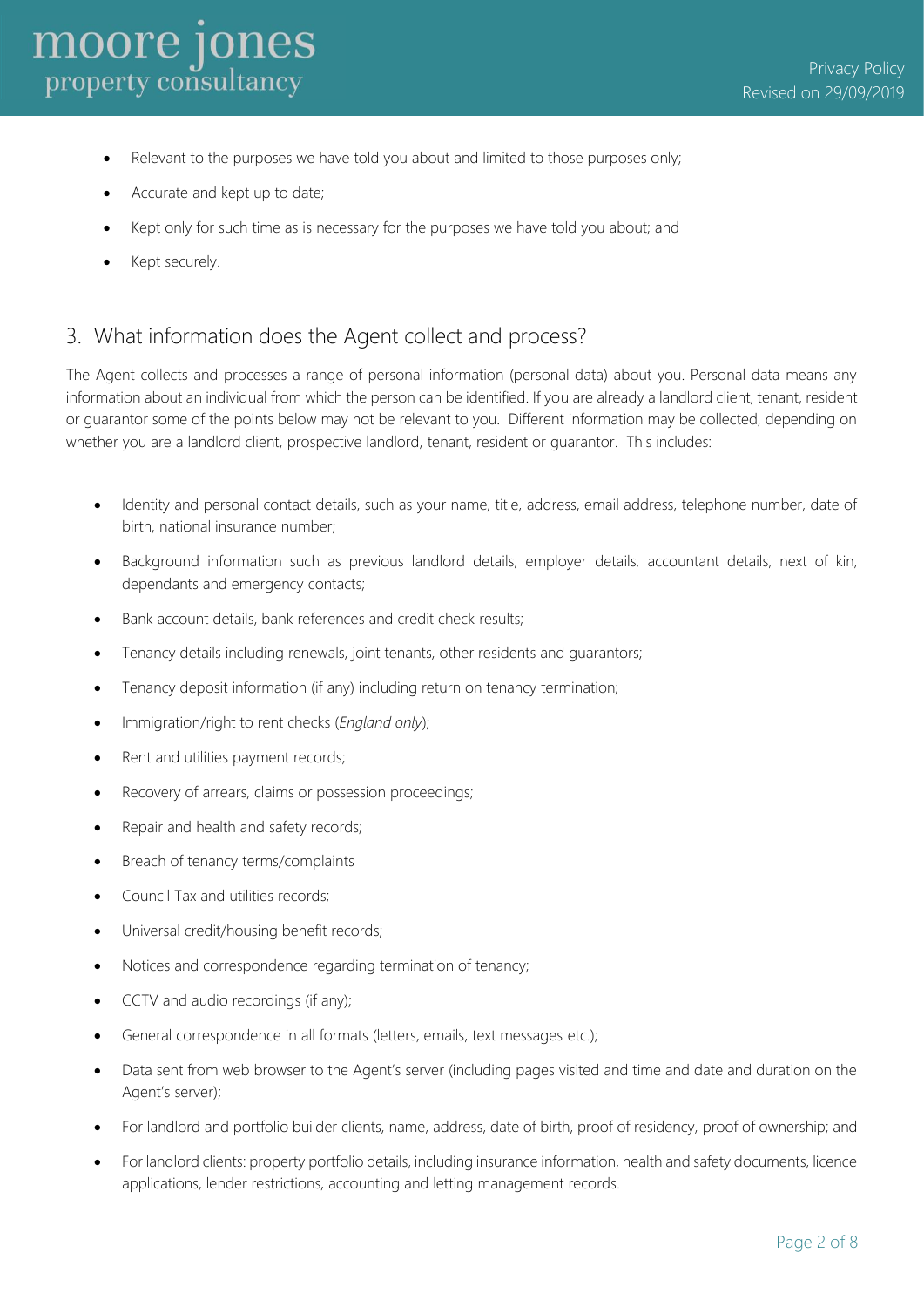We may also collect, store and use the following special categories of more sensitive personal information:

- Information about medical or health conditions, including whether or not you have a disability for which the Agent needs to make adaptations; and
- Equal opportunities monitoring information, including information about your ethnic origin, sexual orientation, health and religion or belief.

The Agent collects this information in a variety of ways. For example, data is collected through the tenancy application process and through correspondence during the tenancy. Also, from the landlord when marketing a property and portfolio builder clients when assisting with sourcing a rental property. The Agent also generates its own records such as rent payment records.

In some cases, the Agent collects personal data about you from third parties, such as:

- References supplied by former landlords, employers and personal referees;
- Information from credit reference agencies;
- Other tenants, residents or neighbours;
- Guarantors:
- Local authorities;
- The police or other law enforcement agencies;
- Department for Work and Pensions
- Utility companies or service providers;
- Letting/managing agents; and
- Websites or online rental portals such as Rightmove or Zoopla

Data is stored in a range of different places, including in paper files and in the Agent's IT systems (including the Agent's email system).

#### 4. Why does the Agent process personal data?

The Agent needs to process data to consider applications for tenancy agreements, manage tenancies and in respect of landlord clients, perform the terms of our lettings or portfolio builder service as agreed between the Agent and landlord.

In addition, the Agent needs to process data to ensure that we are complying with our legal obligations, for example, we are required to check a tenant's "right to rent" for properties in England or sharing personal information with a deposit scheme by which any deposit is protected.

In other cases, the Agent has a legitimate interest in processing personal data before, during and after the end of the landlord/tenant relationship.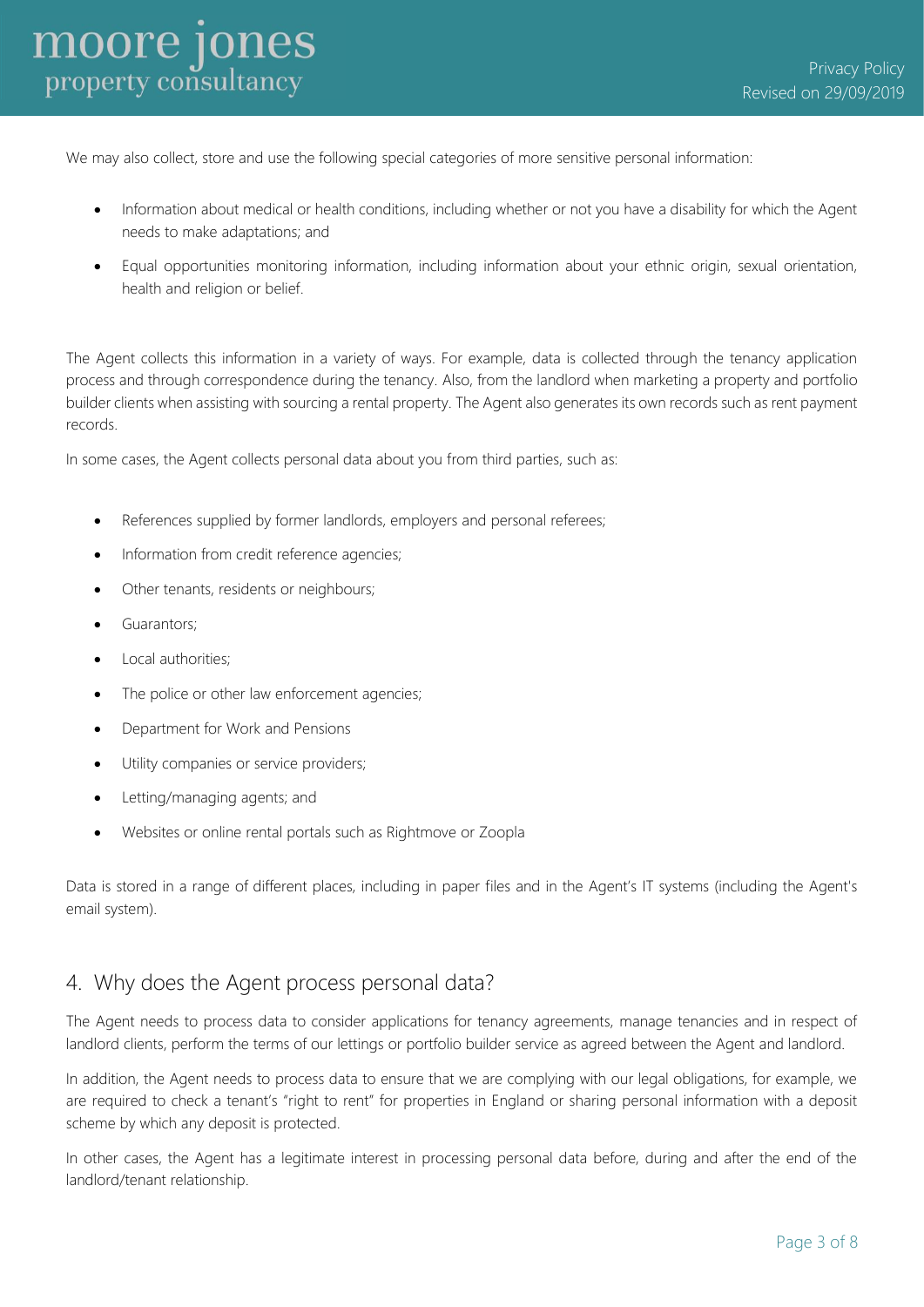## 5. Situations in which we will use your Personal Information

Situations in which we will process your personal information are listed below:

- To verify the identity of a proposed tenant/resident;
- To decide on the suitability of a proposed tenant/resident;
- To arrange lettings;
- To assess the financial standing/suitability of a proposed tenant/resident;
- To check immigration status/right to rent;
- To deal with joint tenants and residents who are linked to the tenancy;
- To enter into a tenancy agreement;
- To secure payment of rent and performance of tenant obligations;
- To collect rent and other payments;
- To manage the tenancy and the property;
- To arrange an energy performance certificate;
- To arrange an inventory check or report on the condition of the property;
- To keep accurate records relating to the Agent's rental business;
- To arrange repairs and maintenance of the property;
- To monitor and enforce performance of tenant's obligations;
- To recover debts and/or obtain possession of a property;
- To ensure Council Tax and utilities charges are billed and paid appropriately;
- To ensure that welfare benefits (such as Universal Credit and housing benefit) are paid to the landlord or tenant where appropriate;
- To handle tenancy termination and the return of any tenancy deposit;
- To handle complaints;
- To address health and disability issues relating to tenants/residents;
- To create and keep audio and CCTV recordings;
- To provide information to public or local authorities who are legally entitled to require this information;
- To contact next of kin or close relatives in case of emergency;
- To store emails, records of calls and other communications;
- To comply with legal and regulatory requirements;
- To bring and defend legal claims;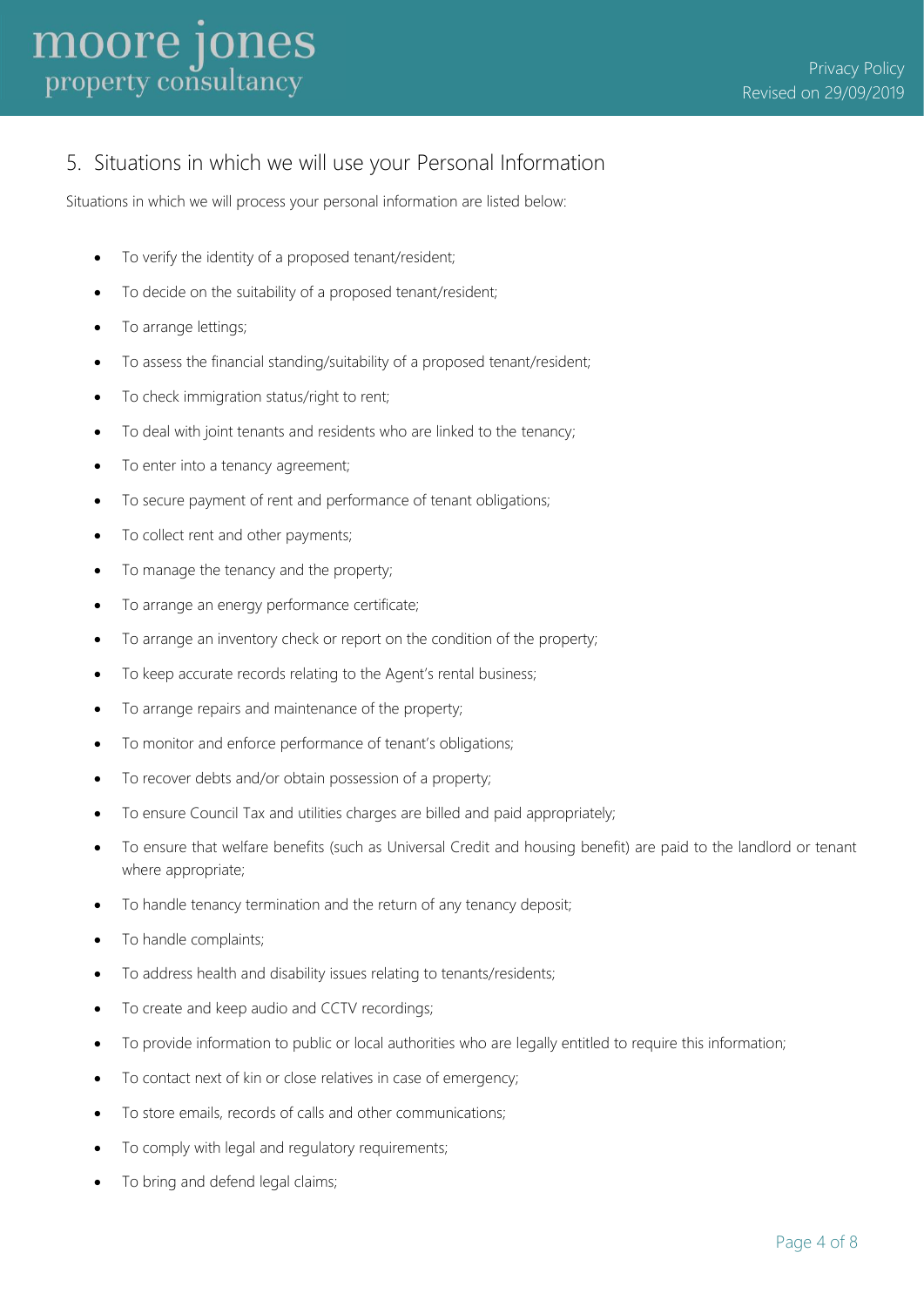- To prevent, detect and investigate crime and anti-social behaviour;
- To perform our tenancy contract to deal with joint tenants and residents who are linked to the tenancy;
- To take payment for the services provided by the Agent;
- To perform our terms of business with a landlord client; and
- To provide you with general updates in relation to the property market and information relating to the Agent's services in accordance with your express consent;
- To provide with a report on current market conditions and rental values based on your portfolio requirements.

# 6. If you fail to provide Personal Information

If you do not provide certain information when requested, the Agent may not be able to proceed with the grant of a tenancy agreement (for a tenant or guarantor) or provide its lettings services (in the case of a landlord client).

## 7. Change of purpose

The Agent will only use your personal information for the purpose for which it was collected unless we reasonably consider that we need to use it for another reason and that reason is compatible with the original purpose. If we need to use your personal information for an unrelated purpose, we will advise you of this and explain the legal basis which allows us to do so.

You should be aware that we may process your personal information without your knowledge or consent where this is required or permitted by law.

### 8. Use of sensitive Personal Information

Some special categories of personal data, such as information about health or medical conditions, are processed to comply with legal obligations (for example, in relation to tenants/residents with disabilities and for health and safety purposes).

### 9. For how long do you keep data?

We will retain your personal data for different periods depending on the service you have chosen to use us for, which may be a longer period than that for which we need to hold your data to provide those services, i.e. where we are under regulatory or statutory duties to hold your data for a longer period or need to retain it in the event of a legal claim or complaint.

At present for HMRC we keep your records for seven years. To comply with Anti-Money Laundering requirements, we store your records for five years.

In the absence of any legal requirements we will delete the data of any applicants who have registered their property search requirements one year after their records have been\* archived. Where clients have requested a market appraisal, we will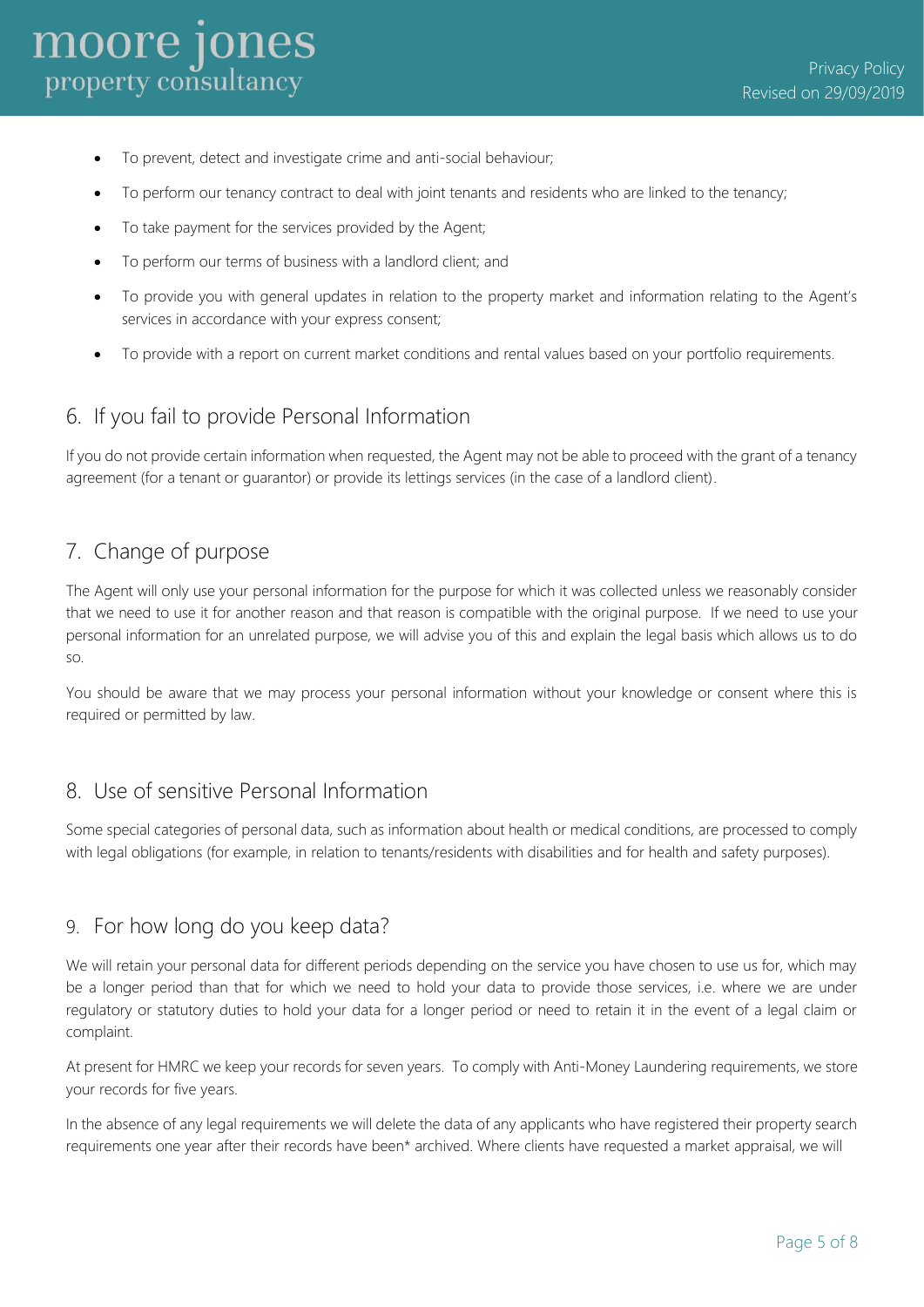# **moore jones**<br>property consultancy

retain this information to help us keep records of property values within the area. Where clients have asked us to source a potential rental property for them, we will delete information one year after their records have been \*archived.

If we have carried out a market appraisal at a property, we will keep retain this information for the purpose of data analysing rental prices in the area.

\*files are archived when there has not been a business interaction for not less than six months or not longer than one year.

## 10. Who is data shared with?

Your information will be shared internally, including with other staff members.

The Agent also shares your data with third parties where required by law, where it is necessary in order to administer the relationship with you or where we have another legitimate interest in doing so. Information can be shared with:

- Professional advisers, including solicitors and accountants;
- Freeholder and/or their managing agent (for property in block of flats);
- Existing or previous landlords;
- Existing or previous employers;
- Credit referencing agencies;
- Debt collectors and tracing services;
- Local authorities and government/public bodies;
- Ombudsman/redress schemes;
- Professional body/regulator;
- Courts/Tribunals;
- Police/enforcement agencies;
- Internet service providers;
- Banks/building societies;
- Tenant's/resident's next of kin or close relatives in case of emergency;
- Joint tenants and other residents;
- Guarantors;
- Joint owners of the property;
- Tenancy Deposit Schemes;
- Universal Credit/housing benefit/other benefit administrator;
- H M Revenue and Customs;
- Council Tax authority;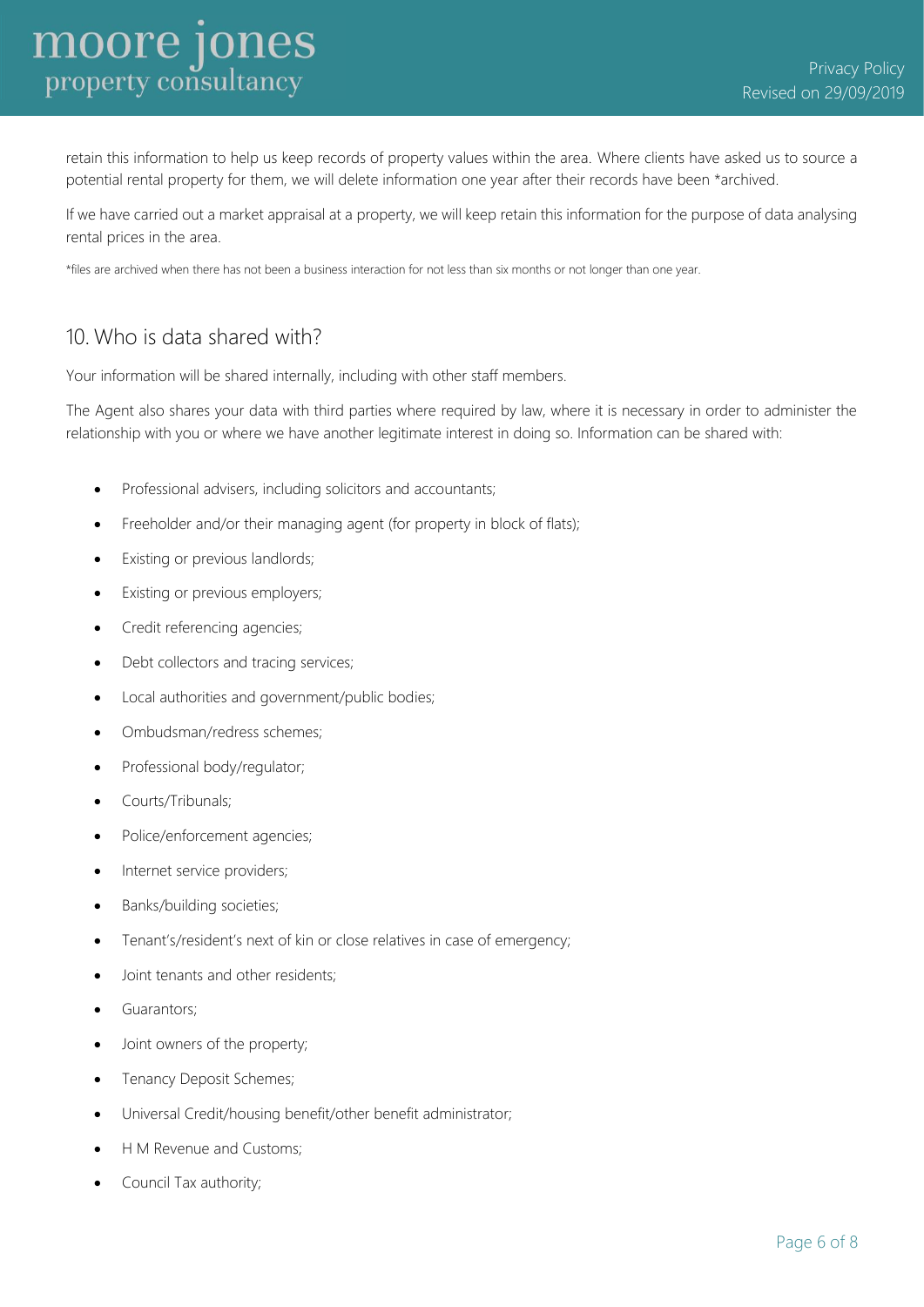# **moore jones**<br>property consultancy

- Utilities and service providers;
- Future owners of the property;
- Contractors and trades people providing services at the property;
- Energy performance assessors;
- Prospective purchasers of property;
- Other landlords including where you apply to another landlord for a tenancy; and
- Other Estate Agents if we are sourcing a potential rental property to build your property portfolio.

For tenants, residents and guarantors, the Agent will share any personal data with the landlord client.

Your data will be held on secure servers within the European Economic Area ("EEA") with all reasonable technological and operation measures put in place to safeguard it from unauthorised access. Where possible any identifiable information will be encrypted or minimised.

### 11. How does the Agent protect data/how your data is stored

The Agent takes the security of your data seriously. The Agent has internal policies and controls in place to prevent your data being lost, accidentally destroyed, misused or disclosed. Details of these measures are available on request.

When the Agent engages third parties to process personal data on its behalf, they do so on the basis of written instructions, are under a duty of confidentiality and are obliged to implement appropriate technical and organisational measures to ensure the security of data.

We use a software system called Jupix to store client's data on an internet cloud. We also use Gmail to send and receive emails.

### 12. Your duty to inform us of changes

It is important that the personal information we hold about you is accurate and current. Please be sure to keep us informed if your personal information changes during the tenancy application process or during the course of a tenancy.

### 13. Your Rights

As a data subject, you have a number of rights. You can:

- access and obtain a copy of your data on request (known as a "data subject access request");
- require the Agent to change incorrect or incomplete data;
- Request erasure of your personal information. This enables you to ask the Agent to delete or stop processing your data, for example where the data is no longer necessary for the purposes of processing;